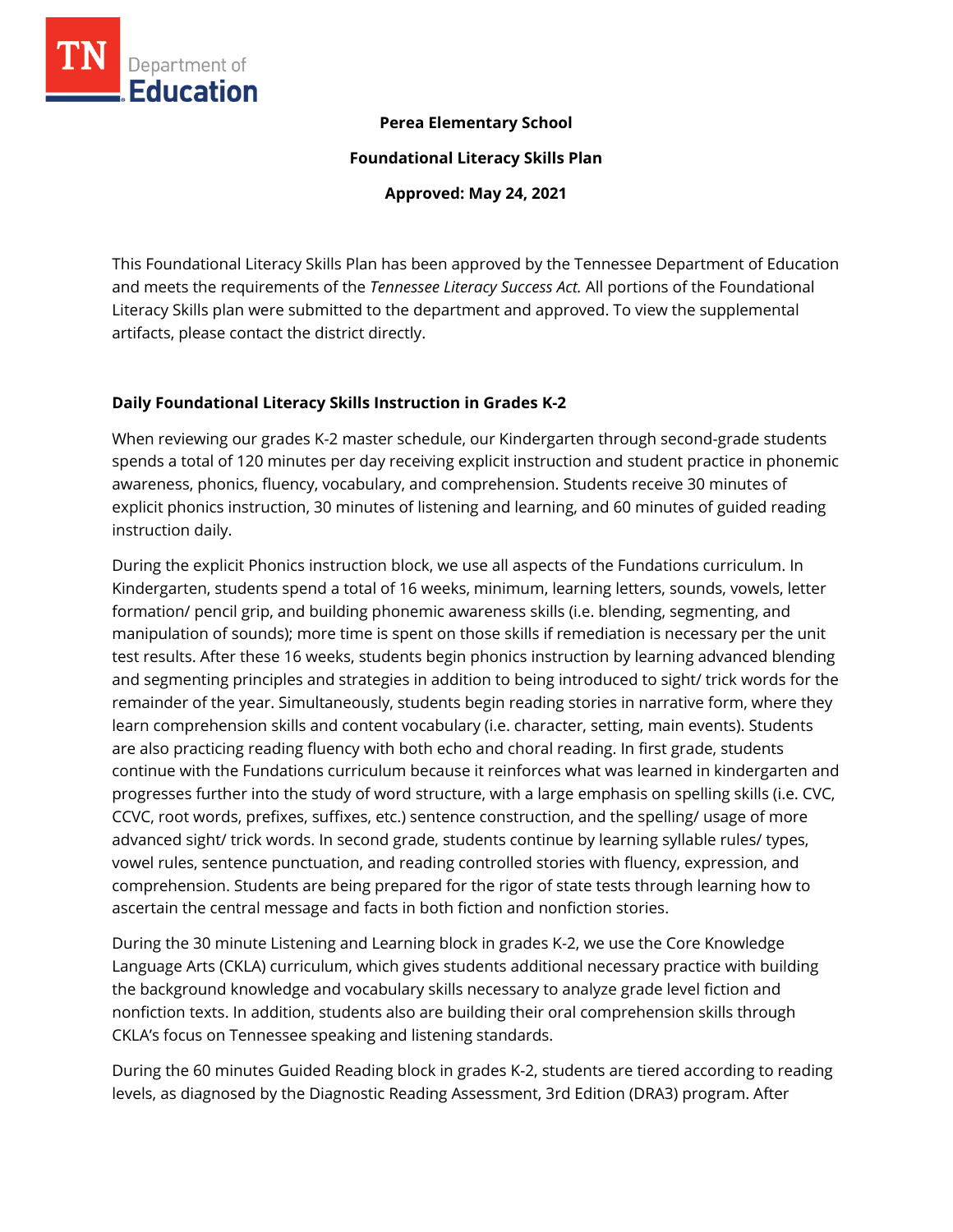reading levels are diagnosed, students are placed into small groups of no more than five students per group to receive a total of 40 minutes of direct instruction at their instructional level with a teacher practicing reading strategies and receiving additional tiered phonics instruction necessary to build more capacity in them to read fluently through effective decoding strategies as well as comprehend what they are reading. Students will have additional phonics practice during the 20 minutes independent practice time during Guided Reading.

Our improvements for next year are grounded in improving two major areas we believe will have a significant impact on student outcomes: altering the master schedule for next school year to ensure teachers have time to collaboratively plan for Tier 1 blocks (i.e. Phonics, Listening & Learning) and to have Guided Reading happening schoolwide at the same time daily to allow for teachers to really hone in on one particular tier of students rather than all three as they currently do

## **Daily Foundational Literacy Skills Instruction in Grades 3-5**

When reviewing our master schedule for grades 3rd - 5th, our students will spend a total of 120 minutes per day receiving explicit instruction and student practice in phonemic awareness, phonics, fluency, vocabulary, and comprehension. Students receive 30 minutes of explicit phonics instruction, 30 minutes of listening and learning, and 60 minutes of guided reading instruction daily.

Our school is only grades K-3 currently, and we plan to continue using all aspects of the Fundations curriculum through 3rd grade. Third-grade students will continue building upon what they learn in first grade by mastering how to identify word parts (syllables, basewords, suffixes) and exceptions to the six syllable types. There is an emphasis on students learning how to read and spell grade levels words using an understanding of vowel teams, r-controlled vowels, phonetically regular words, words with silent letters, and Latin suffixes. Students will also learn how to construct coherent sentences and use the context of a text to construct meaning that they will then write about and explain personal connections to. Lastly, students will learn the advanced skill of cursive writing in third grade.

During the 30 minute Listening and Learning block in grades 3-5, we use the Core Knowledge Language Arts (CKLA) curriculum, which gives students additional necessary practice with building the background knowledge and vocabulary skills necessary to analyze grade level fiction and nonfiction texts. In addition, students also are building their oral comprehension skills through CKLA's focus on Tennessee speaking and listening standards.

During the 60 minutes Guided Reading block in grades 3-5, students are tiered according to reading levels, as diagnosed by the Diagnostic Reading Assessment, 3rd Edition (DRA3) program. After reading levels are diagnosed, students are placed into small groups of no more than five students per group to receive a total of 40 minutes of direct instruction at their instructional level with a teacher practicing reading strategies and receiving additional tiered phonics instruction necessary to build more capacity in them to read fluently through effective decoding strategies as well as comprehend what they are reading. Students will have additional phonics practice during the 20 minutes independent practice time during Guided Reading.

Our improvements for next year are grounded in improving two major areas we believe will have a significant impact on student outcomes: altering the master schedule for next school year to ensure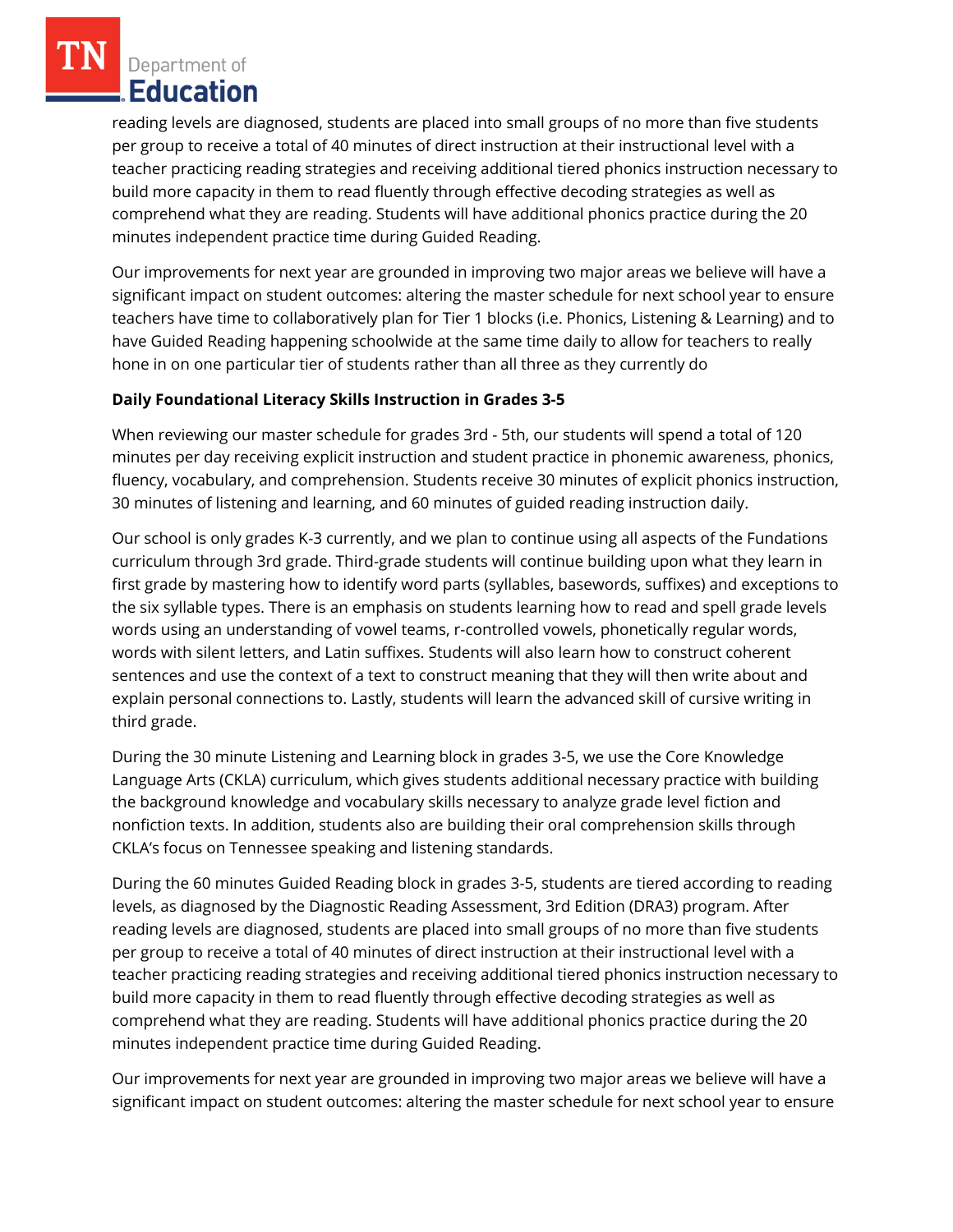teachers have time to collaboratively plan for Tier 1 blocks (i.e. Phonics, Listening & Learning) and to have Guided Reading happening schoolwide at the same time daily to allow for teachers to really hone in on one particular tier of students rather than all three as they currently do

## **Approved Instructional Materials for Grades K-2**

Amplify - K-5 Core Knowledge Language Arts

## **Approved Instructional Materials for Grades 3-5**

Amplify - K-5 Core Knowledge Language Arts

## **Additional Information about Instructional Materials**

Fundations, Wilson Learning is our supplemental material for explicit Phonics instruction.

## **Universal Reading Screener for Grades K-5. This screener complies with RTI<sup>2</sup>and Say Dyslexia requirements.**

Students are screened during the school year to identify those who need instructional support through interventions. If screening results indicate students are not meeting grade-level skills, those students receive appropriate interventions in addition to differentiated instruction in the classroom to meet their needs. While waiting upon the identification of the state's universal screener, Perea Elementary School is currently using the i-Ready Diagnostic to screen reading skill deficiencies. All students take the i-Ready Diagnostic three times annually in the fall, winter, and spring. Diagnostic Results reports are used to help determine student eligibility for RTI Tier 1, 2, and 3 instruction in reading using criterion-referenced Grade-Level Placements and national percentile ranks.

## **Intervention Structure and Supports**

Teachers use i-Ready for Tier 2 intervention support and our Reading Interventionist uses Barton for our Tier 3 students. Teachers also use progress monitoring data, classroom assessments, professional observation, and diagnostic assessments to ascertain student growth, benchmark students' achievement in grade-level standards and plan instruction to target student learning goals. Staff regularly review student data to help inform the literacy instruction that is most appropriate for all students. Intervention services are considered for students who score in the lowest quartile (25th percentile and below).

Results from assessments are frequently disaggregated and analyzed during Data Team meetings reviewing the program and classroom level performance and are monitored for grade-level growth or lack thereof. This analysis occurs to further adapt/modify curriculum and planning. The results guide instructional decision-making. As well, this analysis identifies students in need of additional instruction and time to reach grade-level proficiency in reading. This is an opportunity to identify students who require extensions. Students enter and exit interventions throughout the school year to ensure that students are working toward proficiency where the data supports.

Intensive Support for One-on-One Instruction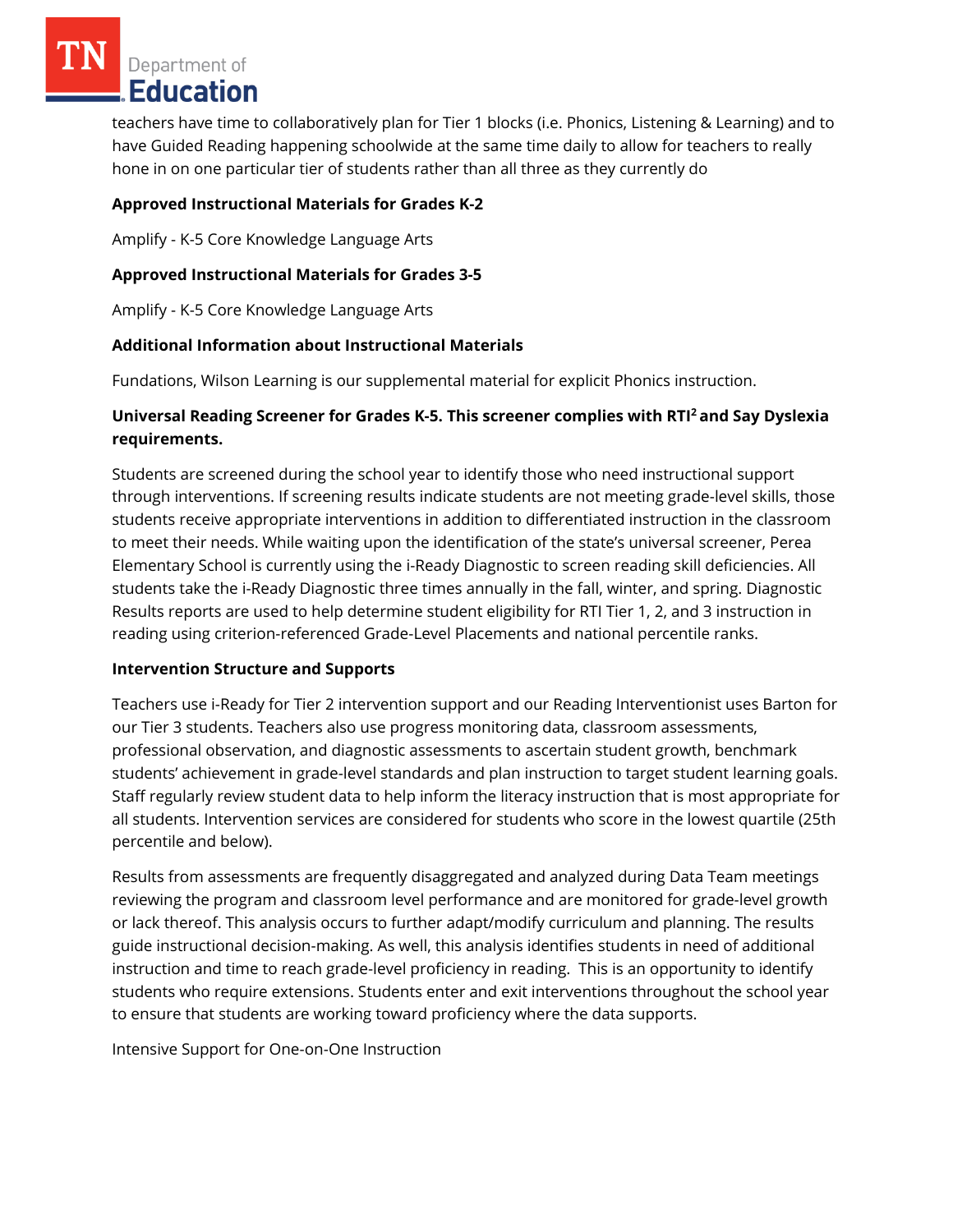Teachers use i-Ready Tools for Instruction, a series of easy-to-use lesson plans that are part of the i-Ready Diagnostic reports, they can be used by a teacher or an intervention specialist as targeted lessons for individual students.

# Progress Monitoring

Tier-II and Tier III progress monitoring should take place at a frequency of at least every other week.

After students complete the i-Ready Diagnostic, educators may administer i-Ready Growth Monitoring assessments every four to eight weeks (depending on the tier) to determine if instructional adjustments need to be made. Teachers can also conduct ongoing progress monitoring to assess the mastery of smaller skills along the way as students work toward achieving their larger instructional goals. i-Ready's online Lesson Quizzes and student independent work can be used.

# Tier I: Core Reading Program

To reduce the number of students at risk for reading problems in Tier I, high-quality, comprehensive reading/language arts instruction based on assessment data is provided for all students.

The goal of Tier I instruction is to ensure that the majority of students' needs can be met in the general education classroom through the implementation of research-based programs and practices that focus on the five essential reading components. This instruction is intended to reduce the number of students at risk for reading failure. Since instruction at this tier targets students who are above, at, or slightly below grade level, differentiated instruction is critical. The Tier I classroom can be organized homogeneously or heterogeneously, depending on the curriculum. In both organizational groupings, differentiated instruction based on individual needs should occur daily.

Tier II: Strategic Supplemental Intervention (iReady)

Additional instructional support (i.e. programs, strategies, procedures) is provided to students who, according to assessment data, are not making adequate progress in Tier I.

The goal of Tier II instruction is to provide sufficient additional assistance to enable students to improve their skills in order to be successful in Tier I instruction. This is often accomplished through specific preteaching, reteaching, and targeted review. In Tier II, instruction is more intensive, more explicit, and more focused than it is in Tier I. In addition, group size is smaller and instructional time is increased beyond the core reading block. Tier II reading instruction will be directly tied to core classroom instruction.

# Tier III: Intensive Intervention (Barton)

Intensive instructional support is provided for students who are significantly below grade level and who may have severe

# **Parent Notification Plan/Home Literacy Reports**

Parents will receive their student's iReady data scores at the conclusion of each benchmark period. Additionally, a Family Engagement Event will be scheduled led by the Instructional Coaches with support of the SEL Coaches and Family Engagement Coordinator to unpack the reports and assist the families in crafting goals for the subsequent benchmark assessments.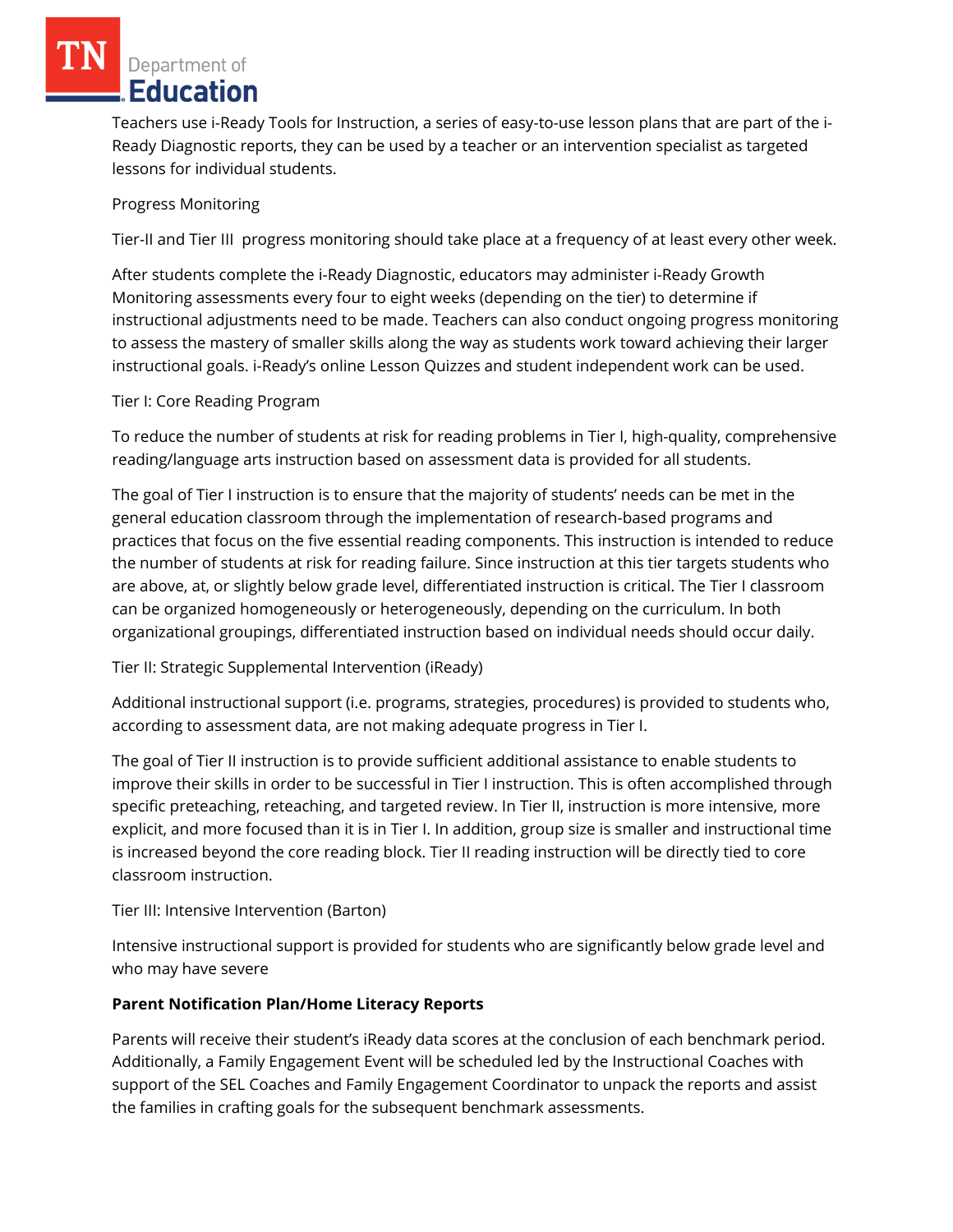We will support our families with understanding the following areas:

- Letter names (the alphabet)
- Letter sounds and word parts (phonological awareness)
- Sounding out words (decoding)
- Reading words and sentences in the same way you speak (fluency)
- Spelling

Teachers will notify families of a student's academic performance for Foundational Skills on a formal basis 3X/year - with Family-Teacher Conferences (after Quarter 1 and another after Quarter 2) as well as EOY meeting to be held at the beginning of Quarter 4.

Families will be provided with the following resources/activities to further the at home learning experience:

•Please continue reading each night at home using the Guided Reading booklet, books brought from school or any books around the house. Read a book together every day.

•Practice sounding out words and talking about letters and sounds

•Order a copy of FREE early reader books (decodables) shipped right to your home. Families seeking to order booklet packs for their kindergarten, 1st, or 2nd grade students can do so at this link.

•Practice reading the same words and stories over and over to build fluency

•Check out these videos that target foundational skills for students in grades Pre-K-2 https://bestforall.tnedu.gov/course/foundational-skills

Improvement in Plan:

•P/T Conferences calendared and scheduled 2X/year after Fall and Winter Benchmark assessments. Ps will receive a printed report of their child's iReady and DRA3 data at the P/T conference to review and keep.

•Parents will receive weekly newsletters that detail phonics objectives for the week and will list the trick words (read: sight words) that align to Fundations lessons to support foundational literacy skills.

•Host an interactive Phonics night during Quarter 1 for Family Engagement, which details "look fors" in Fundations letters, how to complete written work, and what skills need to be mastered for 3rd grade proficiency.

## **Professional Development Plan**

In SY2122, Teacher In-Service will include 2 days of Foundational literacy skills and instructional procedures.

State Literacy Training (May + June 2021) will be included as rigorous training for foundational skills